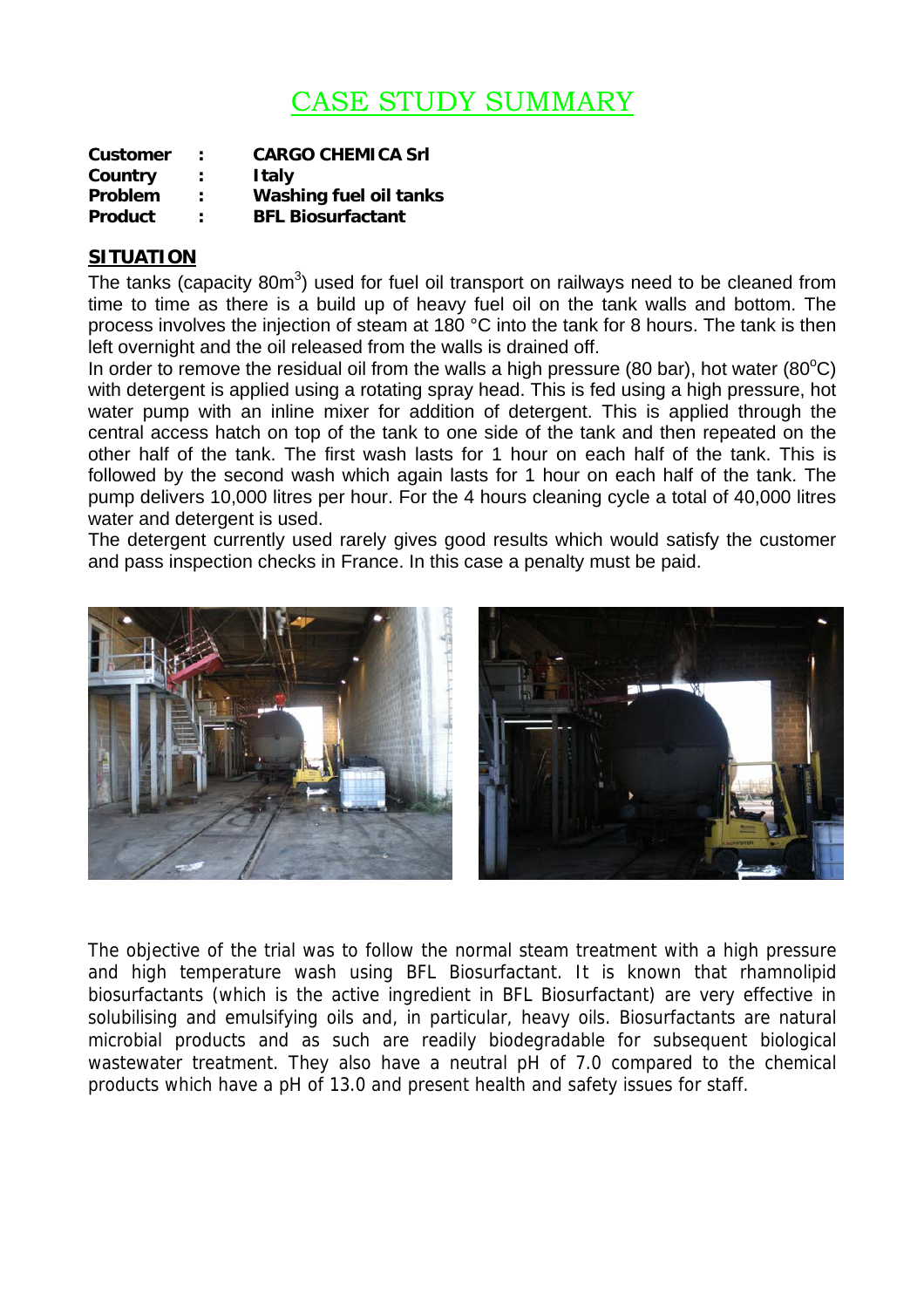



High pressure mixing pump Feed tank for Biosurfactant/diesel blend

A blend of 50% BFL Biosurfactant and 50% diesel was used to mix with the hot water for injection into the tank. A programme of 3 minutes with product feed was followed by 5 minutes of water only. During the 3 minute period 2 litres of the BFL Biosurfactant/Diesel blend was used. This cycle was repeated during the application. During the first cycle the drain valve was closed and when it was opened the operators were impressed with the amount of oil being removed. It was noted that this was much better than with the chemical detergent. It was also noted that the wash water from the tank was removing most of the oil which had been deposited on the floor over many years.



High pressure rotating spray head Fitting spray head to the tank



After 4 cycles of 3 minutes with BFL Biosurfactant/Diesel blend and 5 minutes of water only it was decided to inspect the inside of the tank. Fresh air was flushed through the tank to ensure there were no dangerous fumes from the oil in the tank. After 3 hours the air in the tank was checked to ensure it was safe and then operators entered the tank with complete breathing apparatus and inspected the tank walls on the cleaned half of the tank. The treated half of the tank was completely clean after only 4 x 8 minute cycles compared to 2 hours normally.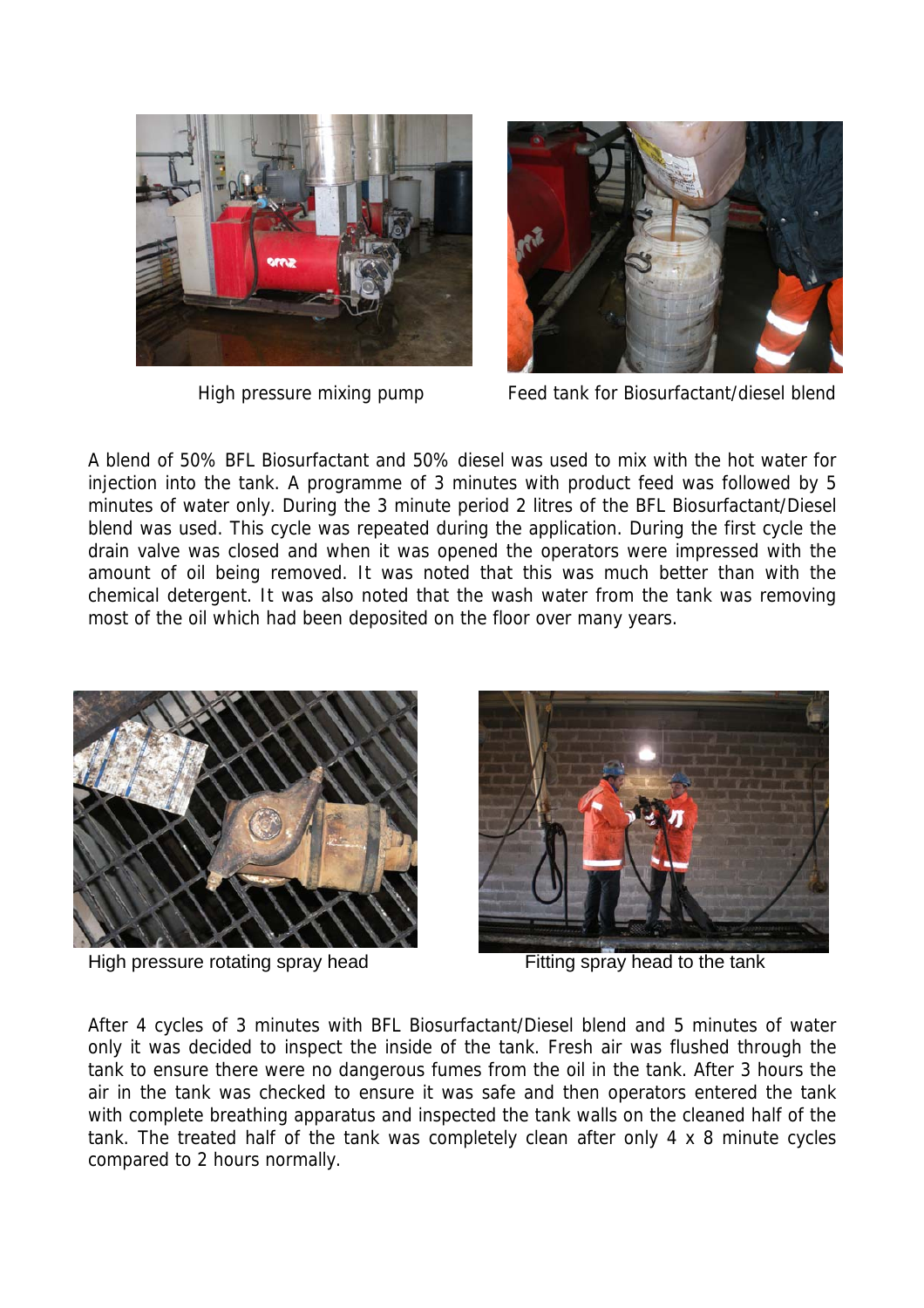



**Drainage of tank after cleaning Floor after draining tank** 



The operators prepare to inspect the tank



For each operator there are special respirator masks to avoid inhalation of vapours from the oil. The operators took some photos inside the tank to check the correct and efficient performance of the product.